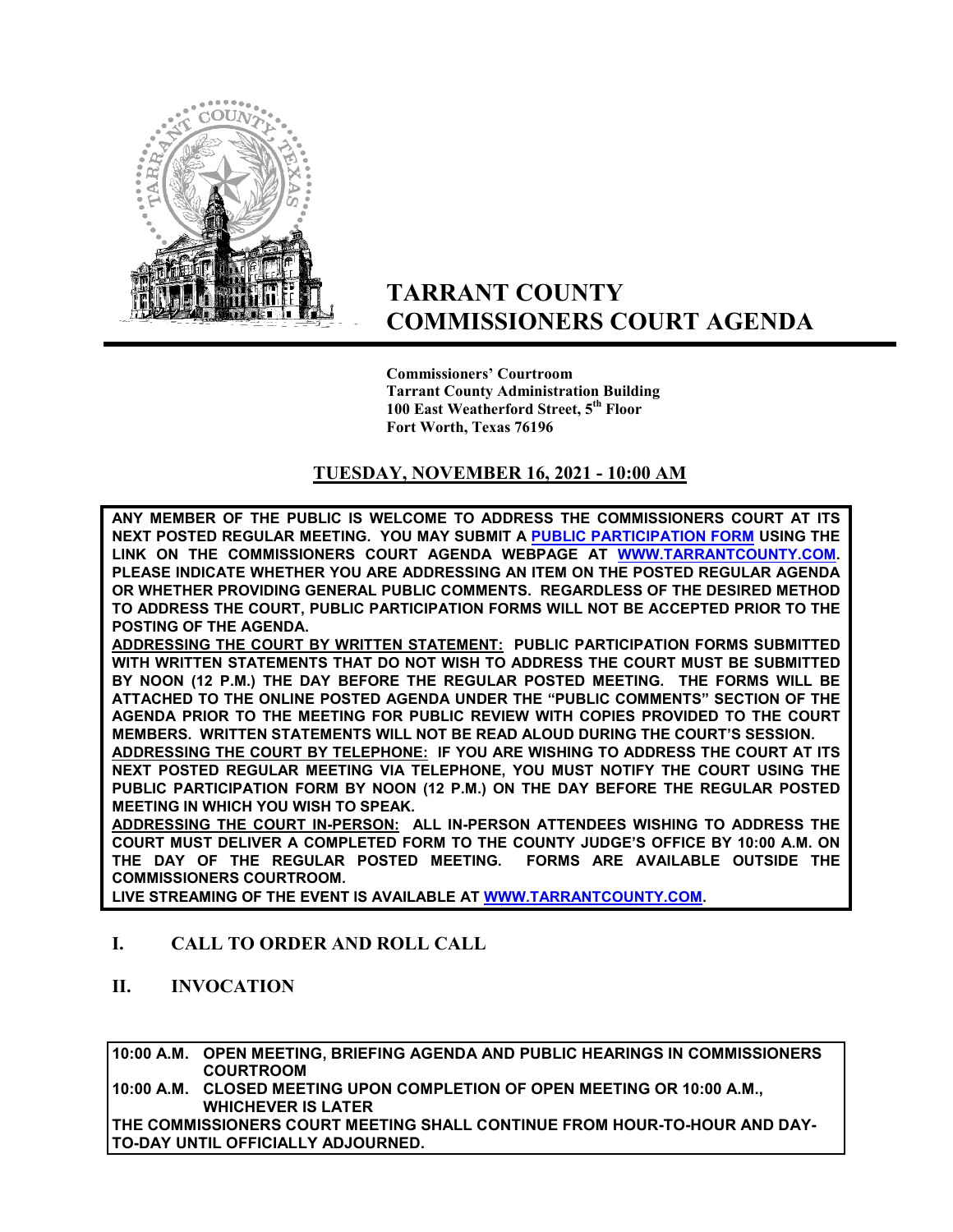Page 2

- **III. PLEDGES OF ALLEGIANCE TO THE UNITED STATES AND THE STATE OF TEXAS**
- **IV. AGENDA ANNOUNCEMENTS**
- **V. COMMISSIONERS COURT ANNOUNCEMENTS**
- **VI. APPROVAL OF THE MINUTES** 
	- **A. Minutes for Regular Meeting of November 9, 2021**

### **VII. PROCLAMATIONS, RESOLUTIONS AND PRESENTATIONS**

- **A. Proclamation Tarrant County Adoption Day (Judge Whitley)**
- **B. Resolution Black Women's Wall Street (Commissioner Allen)**

### **VIII. CONSENT AGENDA**

**All items with asterisks (\*\*) are a part of the Consent Agenda. Public hearing and review are held collectively unless opposition is presented, in which case the contested item will be heard separately.** 

### **IX. REPORTS AND BUSINESS**

### **A. Administrator (G.K. Maenius)**

- 1. Discussion and Possible Action Regarding Activities Associated with the Impact of the Coronavirus (COVID-19) on Tarrant County Citizens, Businesses and County Government Operations
- 2. Discussion and Possible Action Regarding the Tarrant County American Rescue Plan Act Fiscal Recovery Fund Program Budget
- 3. Approval to Establish the Tarrant County Mental Health Jail Diversion Center Advisory Committee
- 4. Approval of Capital Asset Purchase of Shimadzu LCMS-9030 W-TOF LC/MS System for the Tarrant County Medical Examiner's Office **Laboratory**
- 5. \*\* Approval of an Agreement between Tarrant County and Tarrant Eye Resources, Inc., d/b/a Fort Worth Eye and Tissue Bank
- 6. \*\* Approval of Consent to Assignment of the 2015 Tax Abatement Agreement for the Arlington Commons Development - Phase IA
- 7. \*\* Approval of the Program Year 2020 Emergency Solutions Grant Cares Act Program Agreement between Tarrant County and the Arlington Life Shelter for the Provision of Hazard Pay Related to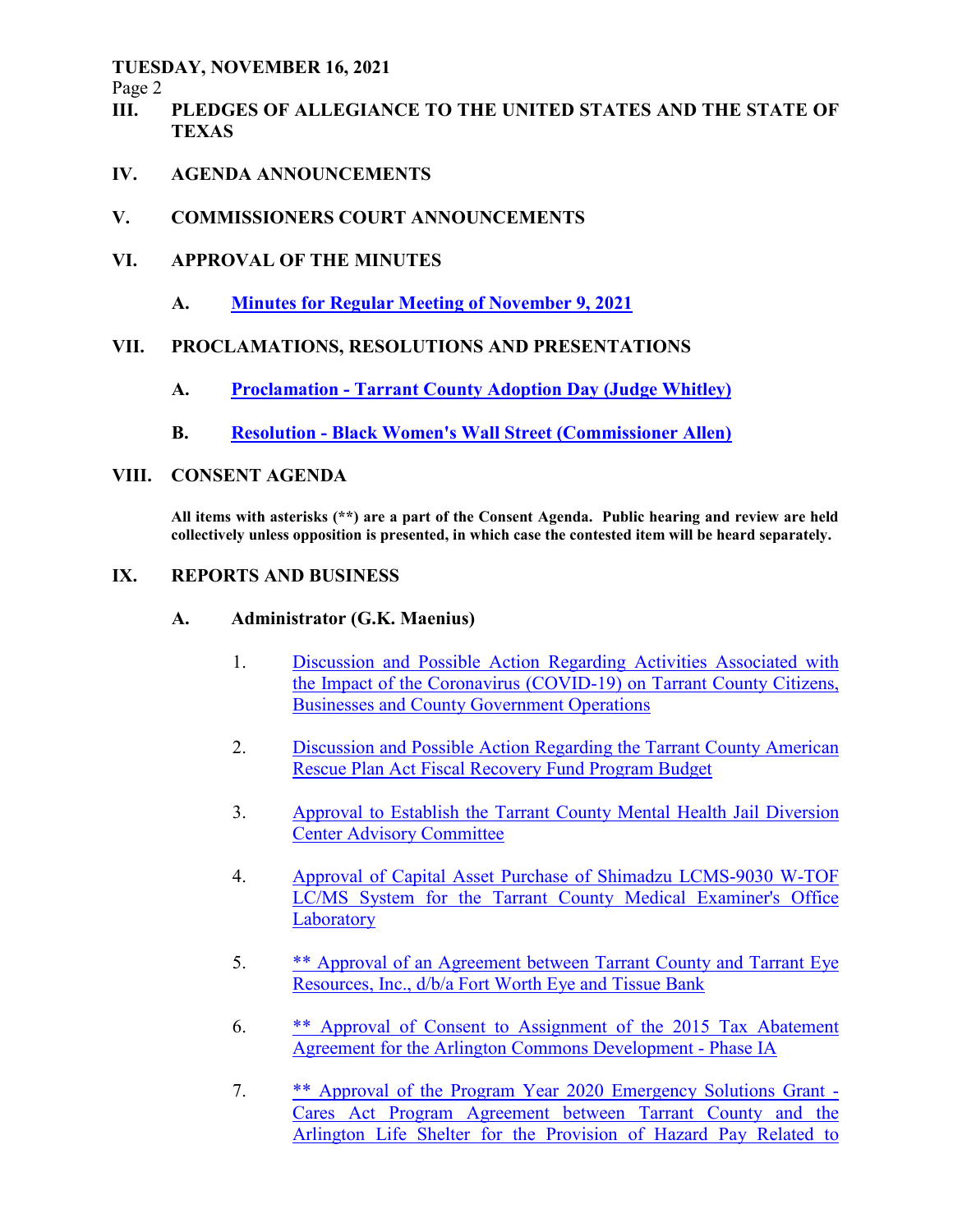Page 3

Emergency Shelter Operations Expenses to Prevent, Prepare, and Respond to COVID-19 - Community Development

- 8. \*\* Approval of the Program Year 2020 Emergency Solutions Grant Cares Act Program Agreement between Tarrant County and Presbyterian Night Shelter for the Provision of Hazard Pay Related to Emergency Shelter Operations Expenses to Prevent, Prepare, and Respond to COVID-19 - Community Development
- 9. \*\* Approval of the Program Year 2020 Emergency Solutions Grant Cares Act Program Agreement between Tarrant County and SafeHaven of Tarrant County for the Provision of Hazard Pay Related to Emergency Shelter Operations Expenses to Prevent, Prepare, and Respond to COVID-19 - Community Development
- 10. \*\* Approval of Change Order No. 2 with CAPKO Concrete Structures, LLC in the Amount of  $\langle $2,000.00 \rangle$  for the Reconciliation of Quantities in the City of Azle, 46th Year CDBG Project - Community Development
- 11. \*\* Approval to Submit the Fiscal Year 2022-2023 Health Resources and Services Administration Ryan White Part D Competing Continuation Grant Renewal Application – HIV Administrative Agency
- 12. \*\* Acceptance of Monetary Donations from Lockheed Martin for the Tarrant County Law Enforcement Memorial
- 13. \*\* Receive and File Briefing Agenda

### **B. Budget and Risk Management (Helen Giese)**

- 1. \*\* Approval of Fiscal Year 2021 Appropriation Adjustments
- 2. \*\* Approval of Fiscal Year 2022 Appropriation Adjustments
- 3. \*\* Receive and File Risk Management Board Minutes November 3, 2021
- **C. County Clerk (Mary Louise Nicholson)** 
	- 1. \*\* Receive and File the County Clerk's Monthly Report October 2021
- **D. Criminal Courts Administration (J. Gregory Shugart)** 
	- 1. \*\* Receive and File the Attorney Fee Schedules in Accordance with Code of Criminal Procedure Article 26.05(b)
- **E. Facilities Management (Marvin Reyes)**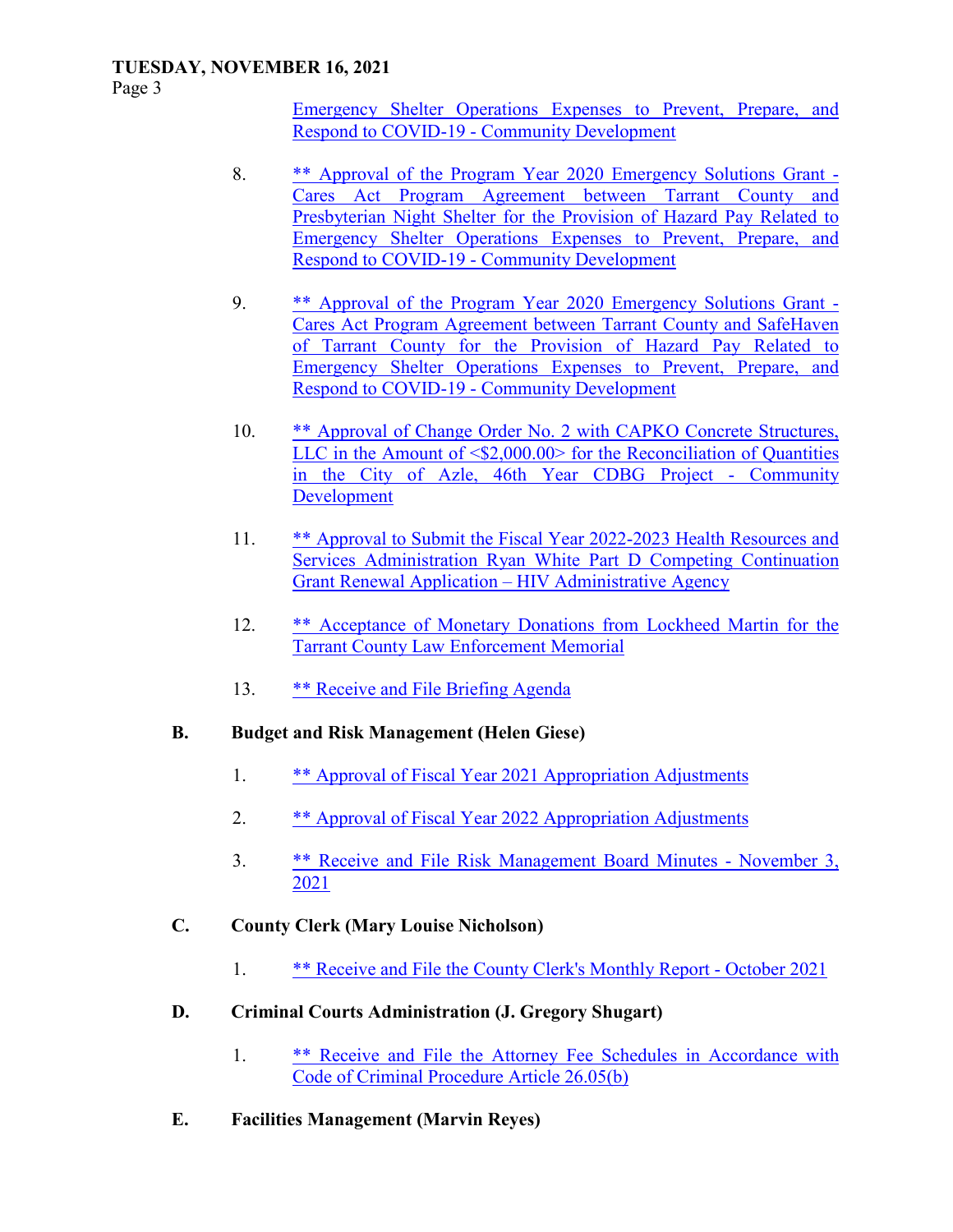Page 4

 1. \*\* Approval of Community Facilities Agreement with the City of Fort Worth Related to Utility Improvements for the Juvenile Center Project Included in the 2006 Capital Improvement Program

# **F. Human Resources (Tina Glenn)**

- 1. Receive and File the Personnel Agenda
- 2. Approval of Changes to the Table of Organization County Administrator's Office
- 3. Approval of Changes to the Table of Organization County Administrator's Office and Domestic Relations Office
- 4. Approval of a Change to the Table of Organization Criminal District Attorney's Office
- 5. Approval of a Waiver of Terminal Benefits Facilities Management
- 6. Approval of a Waiver of Terminal Benefits Public Health
- 7. Approval to Double Fill a Position and for a Waiver of Terminal Benefits – 342nd District Court

# **G. Information Technology (Christopher Nchopa-Ayafor)**

 1. \*\* Approval of an Interlocal Agreement between Tarrant County and the City of Mansfield Regarding the Remote Video Magistration Project

# **H. Public Health (Vinny Taneja)**

- 1. Approval to Submit a Grant Application to the National Association of County and City Health Officials for the Medical Reserve Corps Operational Readiness Award
- 2. Approval of a Subrecipient Contract between Tarrant County and My Health My Resources Related to the Centers for Disease Control Grant for COVID-19 Health Disparities
- 3. Approval of Amendment No. 1 to the Subrecipient Contract between Tarrant County and the Hispanic Wellness Coalition Authorizing the Tarrant County Auditor to Release Advanced Funding to Hispanic Wellness Coalition
- 4. \*\* Approval of a Joint Providership Agreement between Tarrant County and the University of North Texas Health Science Center at Fort Worth for Continuing Education

# **I. Purchasing (Melissa Lee)**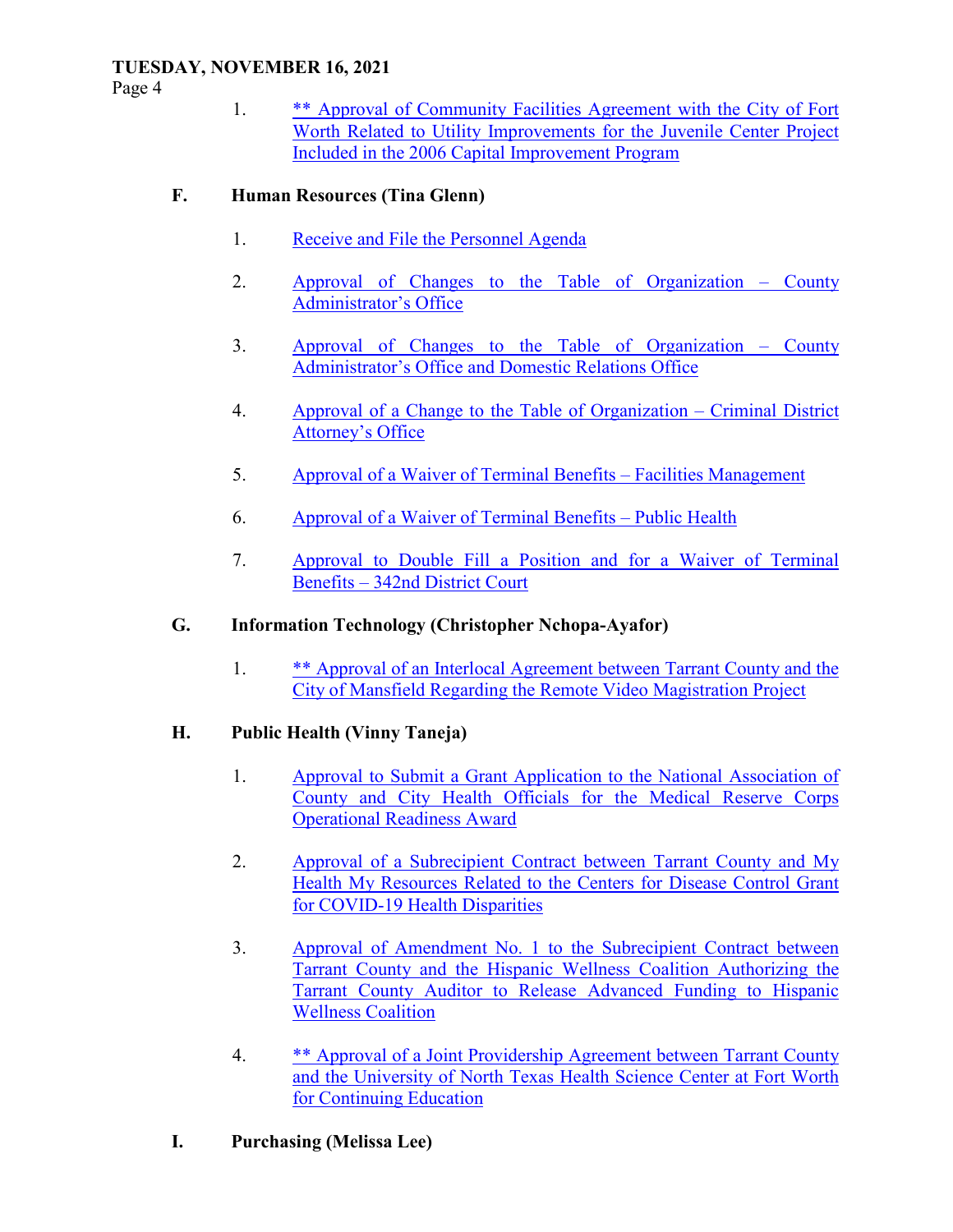Page 5

- 1. Bid No. 2022-035 Sale of Recycled Paper for 60+ Tons of Sorted White Ledger, 40+ Tons of Sorted Office Paper, and 20+ Tons of Old Corrugated Containers - Facilities Management - Per Unit Price
	- a) Award Recommendation
- 2. Bid No. 2022-006 Annual Contract for Inmate Hygiene Supplies Sheriff's Office and Juvenile Services - Various Vendors - Per Unit Price
	- a) Award Recommendation
- 3. Bid No. 2022-016 Annual Contract for Dishwashing and Laundry Chemicals - Sheriff's Office and Juvenile Services - Various Vendors - Per Unit Price
	- a) Award Recommendation
- 4. \*\* RFO No. 2022-032 Purchase of VxRail Hardware and Software Maintenance - #DIR-TSO-4299 - Information Technology - Thomas Gallaway Corporation, d/b/a Technologent - \$214,887.12
	- a) Award Recommendation
- 5. \*\* RFP No. 2021-002 Automated Mail Scanning and Check Processing - Tax Office - RT Lawrence Corporation - Exercise First Option for Renewal - Same Contract Terms
	- a) Contract Renewal
- 6. \*\* RFP No. 2011-068 Inmate Calling Services Sheriff's Office Securus Technologies, Inc.
	- a) Contract Approval
- 7. \*\* RFP No. 2020-207 Business Process Management and Strategic Consulting - Information Technology - Solutions Cube Group LLC - \$26,000.00
	- a) Contract Approval
- 8. \*\* Approval of Property Coverage Insurance Budget and Risk Management - Texas Association of Counties Risk Management Pool - \$866,674.00
- 9. \*\* Annual Contracts Eligible for Renewal Within Ninety Days
- 10. \*\* Permission to Take Bids/RFPs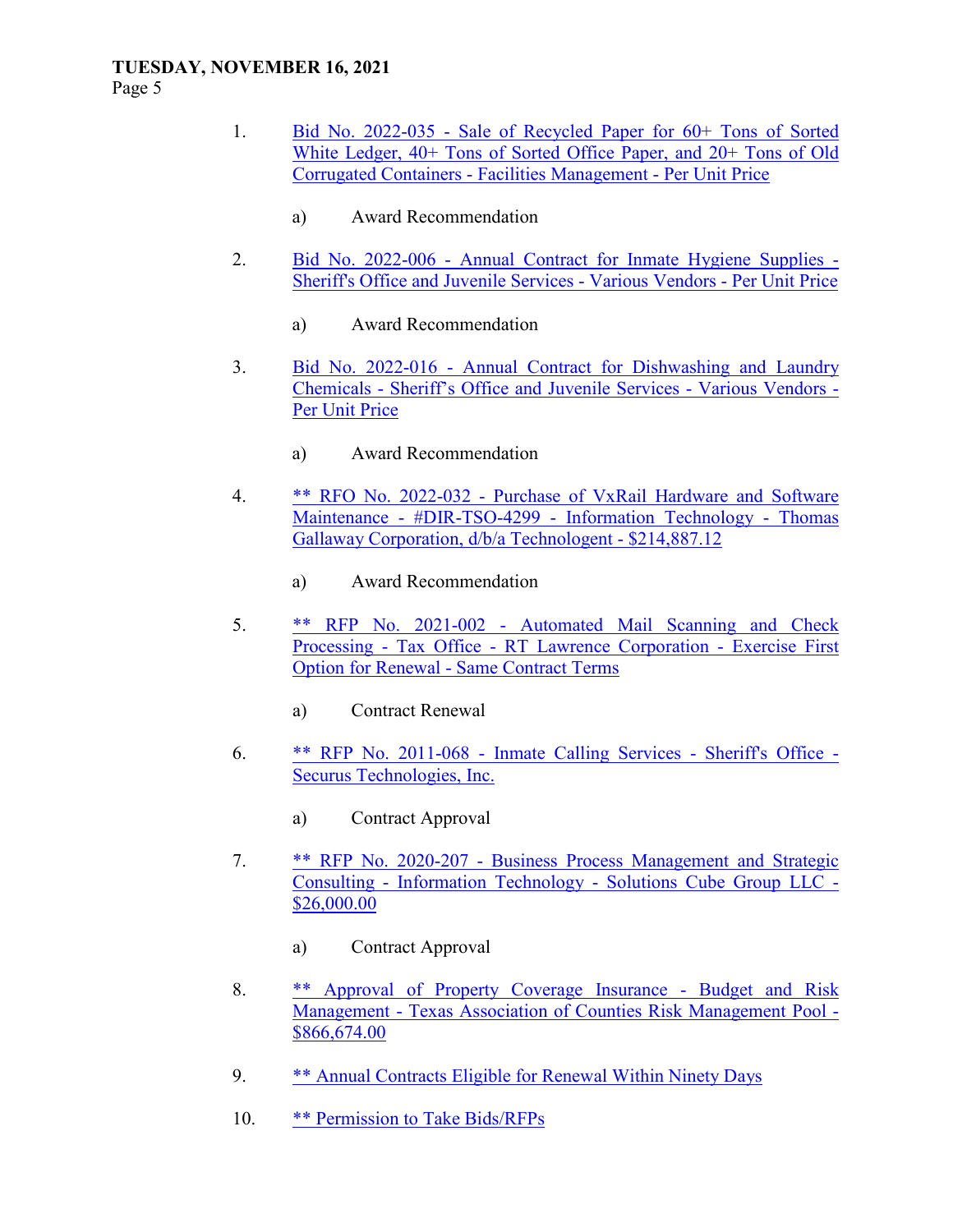Page 6

### **J. Sheriff's Department (Bill Waybourn)**

 1. \*\* Acceptance of Donated Printed Materials for the Tarrant County Sheriff's Inmate Services Office

### **K. County Judge and Commissioners**

- 1. Interlocal Agreement, Precinct 3 (Commissioner Fickes)
	- a) Approval of the Interlocal Agreement between Tarrant County and the City of Grapevine to Rehabilitate and Resurface Oak Grove Loop from West Dove Loop Road to Dove Road (Approximately 11,310 linear feet), Snakey Lane from Silver Crest Lane to Kimball Avenue (Approximately 4,465 linear feet), and Hughes Road from SH 121 to Euless-Grapevine Highway (Approximately 4,750 linear feet)
	- b) Approval to Begin the Interlocal Agreement between Tarrant County and the City of Grapevine to Rehabilitate and Resurface Oak Grove Loop from West Dove Loop Road to Dove Road (Approximately 11,310 linear feet), Snakey Lane from Silver Crest Lane to Kimball Avenue (Approximately 4,465 linear feet), and Hughes Road from SH 121 to Euless-Grapevine Highway (Approximately 4,750 linear feet)

### **L. Appointments to Various Boards**

- 1. Action Concerning Appointments to Tax Increment Finance District Boards
- 2. Action Concerning Appointments to Various Boards, Commissions and **Committees**

### **X. APPROVAL OF BONDS AND CERTIFICATES OF SELF-INSURANCE**

**Setting of the official bond or self-insurance amounts and/or approval of bond or certificate of selfinsurance for person elected or appointed in the past 60 days.** 

#### **XI. VARIOUS CLAIMS AND ADDENDUM**

### **A. Approval of Claims and Addendum**

#### **XII. BRIEFING**

### **A. Current and Emerging Health Issues**

The Public Health Department will update the Commissioners Court on current and emerging health issues in Tarrant County including COVID-19, West Nile Virus and Influenza. This will be a standing item on the Commissioners Court Agenda as long as necessary.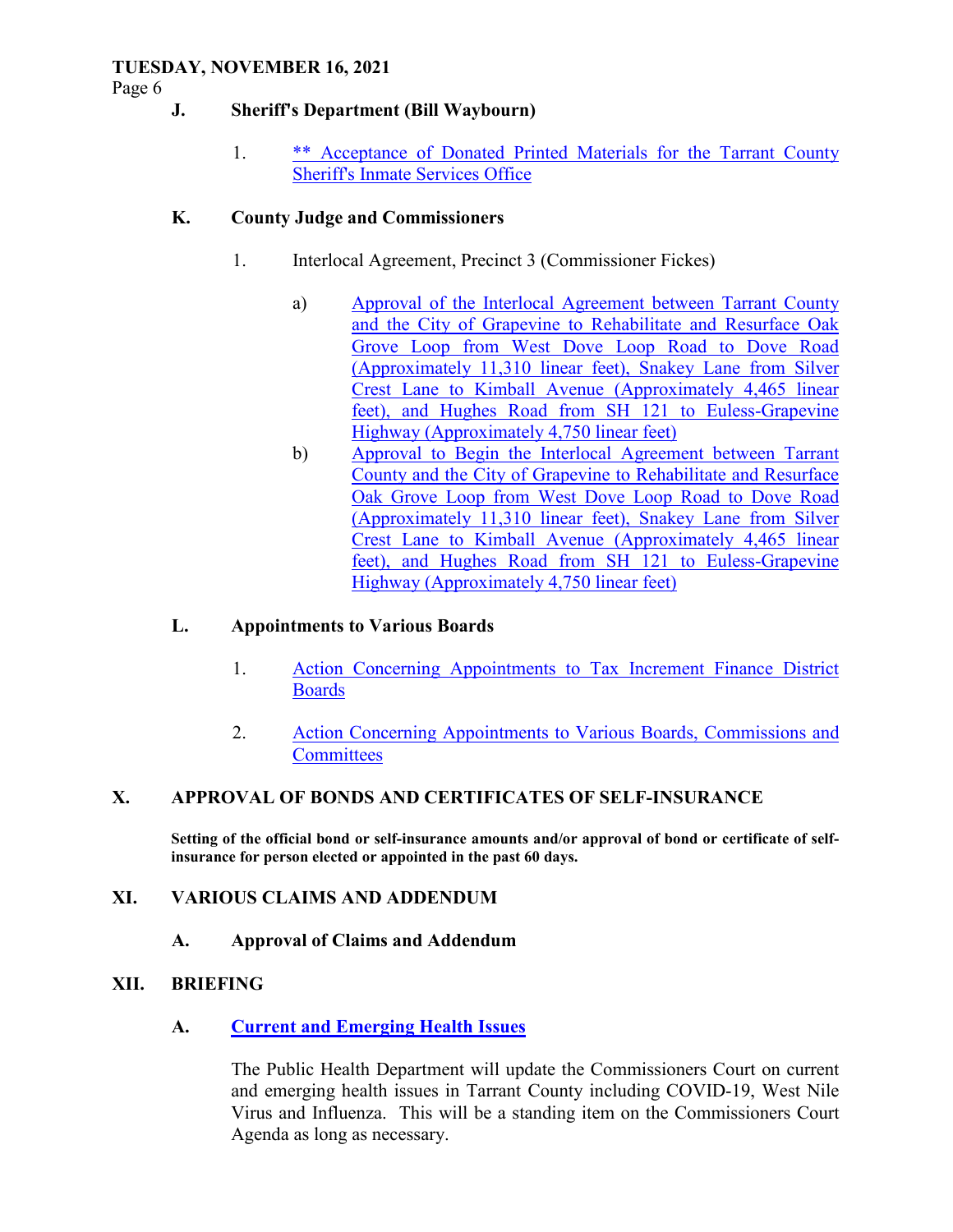Page 7

### **B. Tarrant County Hospital District Bond Package and District Activities Update**

The Commissioners Court will be briefed on the status of the Tarrant County Hospital District Bond Package and other activities.

### **C. Harassment and Discrimination Prevention Training**

The Commissioners Court will view a presentation on Harassment and Discrimination Prevention Training.

#### **XIII. ANNOUNCEMENTS AND COMMENTS**

#### **XIV. PUBLIC COMMENTS**

#### **XV. CLOSED MEETING**

#### **A. Pending or Contemplated Litigation**

- 1. Paola Mendez Claim
- 2. Antonette Broadnax vs. Tarrant County, Texas; Cause No. 236-316807- 20
- **B. Real Estate Matters**

### **C. Personnel Matters**

- 1. Position Nos. 20006453, 20007235, and 20007236 (Tina Glenn, Human Resources Director)
- 2. Position Nos. 20004687 and 20006992 (Tina Glenn, Human Resources Director)
- **D. Advice of Counsel**
- **E. Security Related Issues**
- **F. Contract Deliberations**
- **G. Economic Development Prospects**

**Closed Meeting upon completion of Open Meeting or at 10:00 a.m., whichever is later:** 

**(A) to discuss advice about pending or contemplated litigation, a settlement offer, or on a matter in which the duty of the attorney to the County under the Texas Disciplinary Rules of Professional Conduct of the State Bar of Texas conflict with the Texas Open Meeting Act, pursuant to Section 551.071, Texas Government Code;** 

**(B) to deliberate the purchase, exchange, lease, or value of real property, pursuant to Section 551.072, Texas Government Code;**